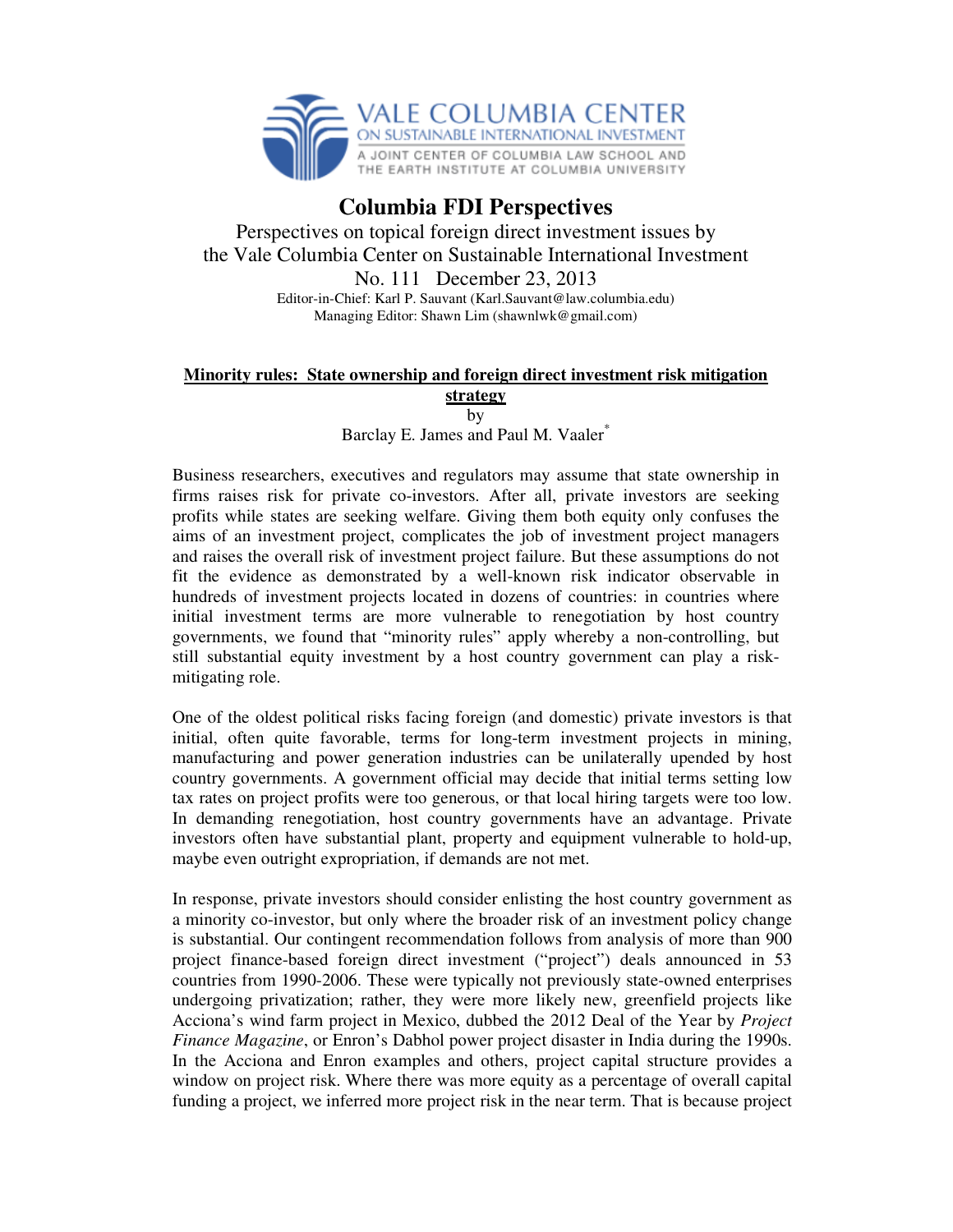creditors, large commercial banks such as Barclays, Citibank and the Bank of Tokyo, usually lend less to projects more vulnerable to near-term failure.

In the projects we reviewed, equity as a percentage of overall capital tended to increase for projects announced in countries given to sudden policy changes. Increasing project risk with increasing policy instability was interesting. Perhaps more interesting was the contingent risk-mitigating role of state ownership we observed. Project equity as a percentage of overall capital and, thus, project risk *decreased* in countries with low policy stability, but *only* when the government entity held a *minority* (less than 50%) equity stake. Project equity percentages and risk went back up when there was no government equity stake or when government held a majority (greater than 50%) equity stake. The risk-decreasing effect of minority equity holding by the government was greatest when the equity stake was in the 21-30% range.

State ownership in projects sends at least two signals to private investors. One signal is assurance that original policy terms will not be reversed lest the state share in losses from the policy reversal. Another signal relates to possible state interference in the project to achieve broader welfare-oriented goals, such as decreasing unemployment. In countries where policy reversal is more likely, minority co-investment by the state sends private investors this mix of signals: a strong signal assuring private investors that original deal terms will be upheld; but also a weak signal of state interference under those original deal terms. The overall signal is favorable and decreases project risk.

What about projects located in countries with substantial policy stability? There, initial project terms are less likely to change significantly over a project's life. In this context, state equity stakes only add to overall project risk even at relatively low (less than 5%) equity levels. Here, a stronger signal of assurance is redundant. Stable policies provide the same assurance to private investors. All that is left is a stronger signal of state interference in project management under the original terms. The overall signal is unfavorable and increases project risk.